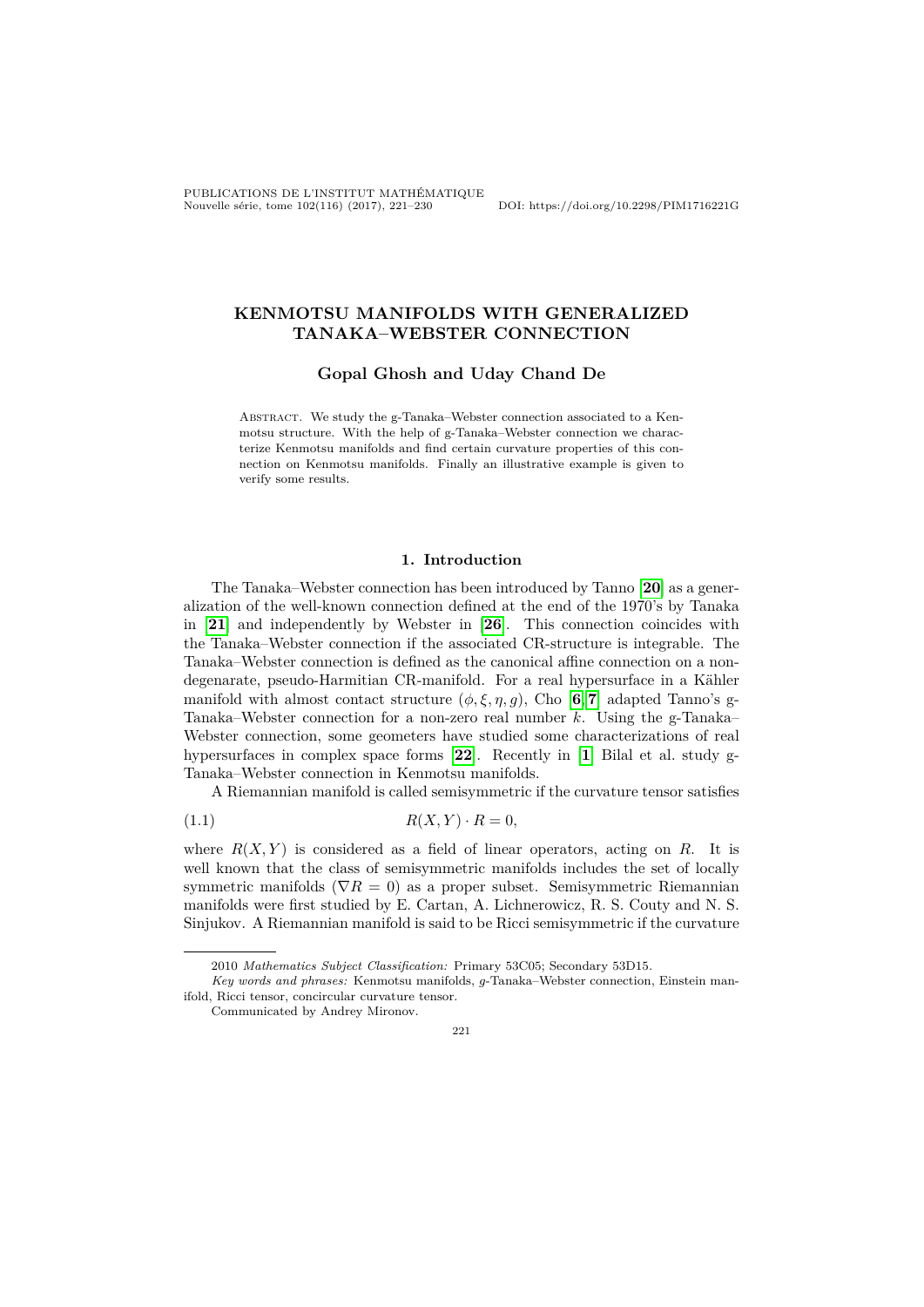tensor satisfies

<span id="page-1-0"></span>
$$
(1.2) \t\t R(X,Y) \cdot S = 0,
$$

where  $R(X, Y)$  is considered as a field of linear operators, acting on  $R$  and  $S$  is the Ricci tensor of type (0*,* 2). The class of Ricci semisymmetric manifolds includes the set of Ricci symmetric manifolds ( $\nabla S = 0$ ) as a proper subset. Ricci semisymmetric manifolds were investigated by several authors. Every semisymmetric manifold is Ricci semisymmetric. The converse statement is not true. However, under some additional assumptions  $(1.1)$  and  $(1.2)$  are equivalent. Semisymmetric manifolds were classified by Szabó, locally in [**[19](#page-9-6)**]. A fundamental study on Riemannian semisymmetric manifolds was made by Szabó [**[19](#page-9-6)**], Boeckx et al. [**[5](#page-8-1)**] and Kowalski [**[15](#page-9-7)**].

An example of a curvature condition of semisymmetry type is  $Q \cdot R = 0$ , where Q is the Ricci operator defined by  $S(X,Y) = g(QX,Y)$ . A natural extension of such curvature conditions form curvature conditions of pseudosymmetry type. The curvature condition  $Q \cdot R = 0$  has been studied by Verstraelen et al. in [[25](#page-9-8)]. Motivated by the above studies in the present paper we characterize Kenmotsu manifolds admitting the g-Tanaka–Webster connection.

This paper is organized in the following way: In Section [2,](#page-1-1) we recall some basic formulas and results. In Section [3,](#page-2-0) we mention the expressions of the curvature tensor and Ricci tensor  $R$  and  $S$  with respect to the generalized Tanaka–Webster connection and then prove some interesting results. Section 4, deals with the study of Ricci semisymmetric Kenmotsu manifolds and prove that Ricci semisymmetry with respect to  $\nabla$  and  $\nabla$  are equivalent if and only if the manifold is an Einstein manifold. Next it is shown that the curvature conditions  $\overline{Q} \cdot R = 0$  and  $Q \cdot R = 0$ are equivalent if and only if the manifold is an Einstein manifold, where  $Q$  and  $\overline{Q}$  are respectively Ricci operator defined by  $S(X, Y) = g(QX, Y)$  and  $\overline{S}(X, Y) = g(QX, Y)$  $q(QX, Y)$ . Next in Section 6, we prove that the concirular curvature tensor with respect to the g-Tanaka–Webster connection and Levi-Civita connection are equal. In this section we also prove that  $\bar{Z} \cdot \bar{S} = 0$  if and only if the manifold is an Einstein manifold. Finally, we construct an example of a 5-dimensional Kenmotsu manifold admitting the g-Tanaka–Webster connection in order to verify some results.

#### **2. Kenmotsu manifolds**

<span id="page-1-1"></span>Let M be a  $(2n+1)$ -dimensional almost contact metric manifold equipped with an almost contact metric structure  $(\phi, \xi, \eta, g)$  consisting of a  $(1, 1)$  tensor field  $\phi$ , a vector field  $\xi$ , a 1-form  $\eta$  and a compatible Riemannian metric g satisfying [[3](#page-8-2)]

<span id="page-1-2"></span>(2.1)  $\phi^2 = -I + \eta \otimes \xi, \quad \eta(\xi) = 1, \quad \phi\xi = 0,$ 

(2.2) 
$$
\eta \circ \phi = 0, \quad g(X, Y) = g(\phi X, \phi Y) + \eta(X)\eta(Y),
$$

(2.3) 
$$
g(X, \phi Y) = -g(\phi X, Y), \quad g(X, \xi) = \eta(X),
$$

for all vectors field  $X, Y$ . An almost contact metric manifold  $M$  is called a Kenmotsu manifold if it satisfies [**[12](#page-9-9)**]

(2.4) 
$$
(\nabla_X \phi)Y = g(\phi X, Y)\xi - \eta(Y)\phi X,
$$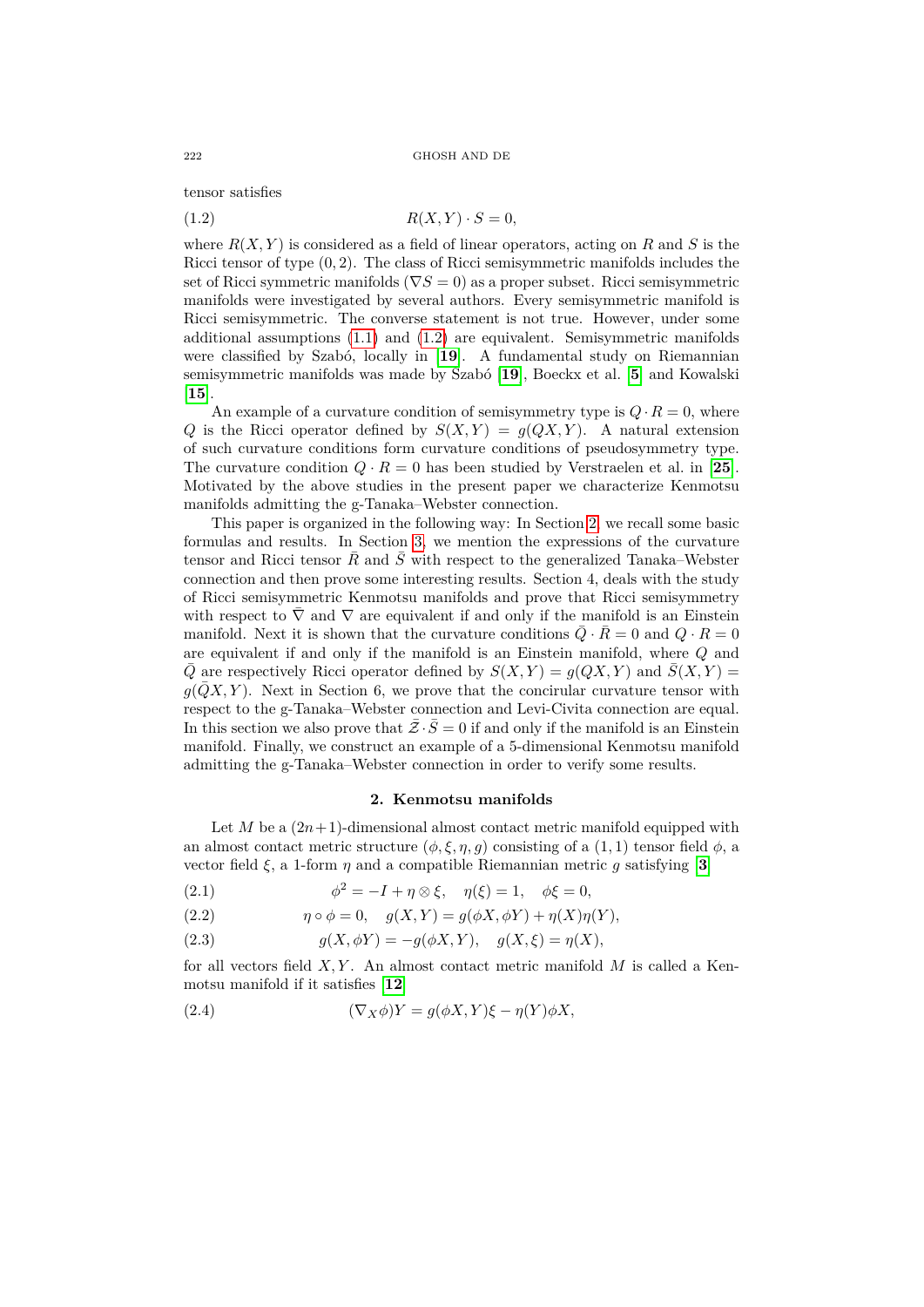for all vector fields  $X, Y$ , where  $\nabla$  is the Levi-Civita connection of the Riemannian metric. From the above equation it follows that

<span id="page-2-2"></span>
$$
(2.5) \t\t \nabla_X \xi = X - \eta(X)\xi,
$$

<span id="page-2-3"></span>(2.6) 
$$
(\nabla_X \eta)Y = g(X,Y) - \eta(X)\eta(Y).
$$

Moreover, the curvature tensor  $R$ , the Ricci tensor  $S$  and the Ricci operator  $Q$ satisfy [**[2](#page-8-3)**,**[12](#page-9-9)**,**[13](#page-9-10)**]

<span id="page-2-8"></span>
$$
(2.7) \t R(X,Y)\xi = \eta(X)Y - \eta(Y)X,
$$

<span id="page-2-1"></span>
$$
(2.8) \tS(X,\xi) = -2n\eta(X),
$$

$$
(2.9) \tQ\xi = -2n\xi.
$$

A Kenmotsu manifold is normal (that is, the Nijienhuis tensor of  $\phi$  equals to  $-2d\eta \otimes \xi$ , but not Sasakian. Moreover, it is also not compact, since from [\(2.8\)](#page-2-1) we get div  $\xi = 2n$ . Kenmotsu [[12](#page-9-9)] showed:

- (a) that locally a Kenmotsu manifold is a Warped product  $I \times_f N$  of an interval I and a Kaehler manifold N with wrapping function  $\dot{f}(t) = s e^t$ , where s is a non-zero constant;
- (b) that a Kenmotsu manifold of constant  $\phi$  sectional curvature is a space of constant curvature −1 and so it is locally hyperbolic space.

Kenmotsu manifolds have been studied by several authors such as Pitis [**[17](#page-9-11)**], De [**[8](#page-9-12)**], Özgür and De [**[16](#page-9-13)**], De and Majhi [**[10](#page-9-14)**], De, Yildiz and Yaliniz [**[9](#page-9-15)**], Hong et al. [**[11](#page-9-16)**], Umnova [**[24](#page-9-17)**] and many others.

## <span id="page-2-0"></span>**3. Curvature tensor and Ricci tensor with respect to the generalised Tanaka–Webster connection**

The g-Tanaka–Webster connection  $\bar{\nabla}$  defined by Tanno for contact metric manifolds is given by [**[20](#page-9-0)**],

<span id="page-2-5"></span><span id="page-2-4"></span>
$$
\overline{\nabla}_X Y = \nabla_X Y + (\nabla_X \eta)(Y)\xi - \eta(Y)\nabla_X \xi - \eta(X)\phi Y,
$$

for any  $X, Y$  tangent to  $M$ .

With the help of [\(2.5\)](#page-2-2) and [\(2.6\)](#page-2-3) the above equation takes the form,

(3.1) 
$$
\overline{\nabla}_X Y = \nabla_X Y + g(X, Y)\xi - \eta(Y)X - \eta(X)\phi Y.
$$

Putting  $Y = \xi$  in [\(3.1\)](#page-2-4) and using [\(2.1\)](#page-1-2) we have

(3.2) 
$$
\overline{\nabla}_X \xi = \nabla_X \xi + \eta(X)\xi - X,
$$

Using [\(2.5\)](#page-2-2) in [\(3.2\)](#page-2-5) we get  $\overline{\nabla}_X \xi = 0$ . Now

<span id="page-2-6"></span>(3.3) 
$$
(\bar{\nabla}_X \eta)Y = \bar{\nabla}_X \eta(Y) - \eta(\bar{\nabla}_X Y),
$$

From  $(3.1)$  and  $(3.3)$  we get

(3.4) 
$$
(\bar{\nabla}_X \eta)Y = \nabla_X \eta(Y) - g(X, Y) + \eta(Y)\eta(X).
$$

With the help of [\(2.6\)](#page-2-3), from the above equation, it follows that  $(\bar{\nabla}_X \eta)Y = 0$ . Again

<span id="page-2-7"></span>(3.5) 
$$
(\bar{\nabla}_X g)(Y,Z) = \bar{\nabla}_X g(Y,Z) - g(\bar{\nabla}_X Y, Z) - g(Y, \bar{\nabla}_X Z).
$$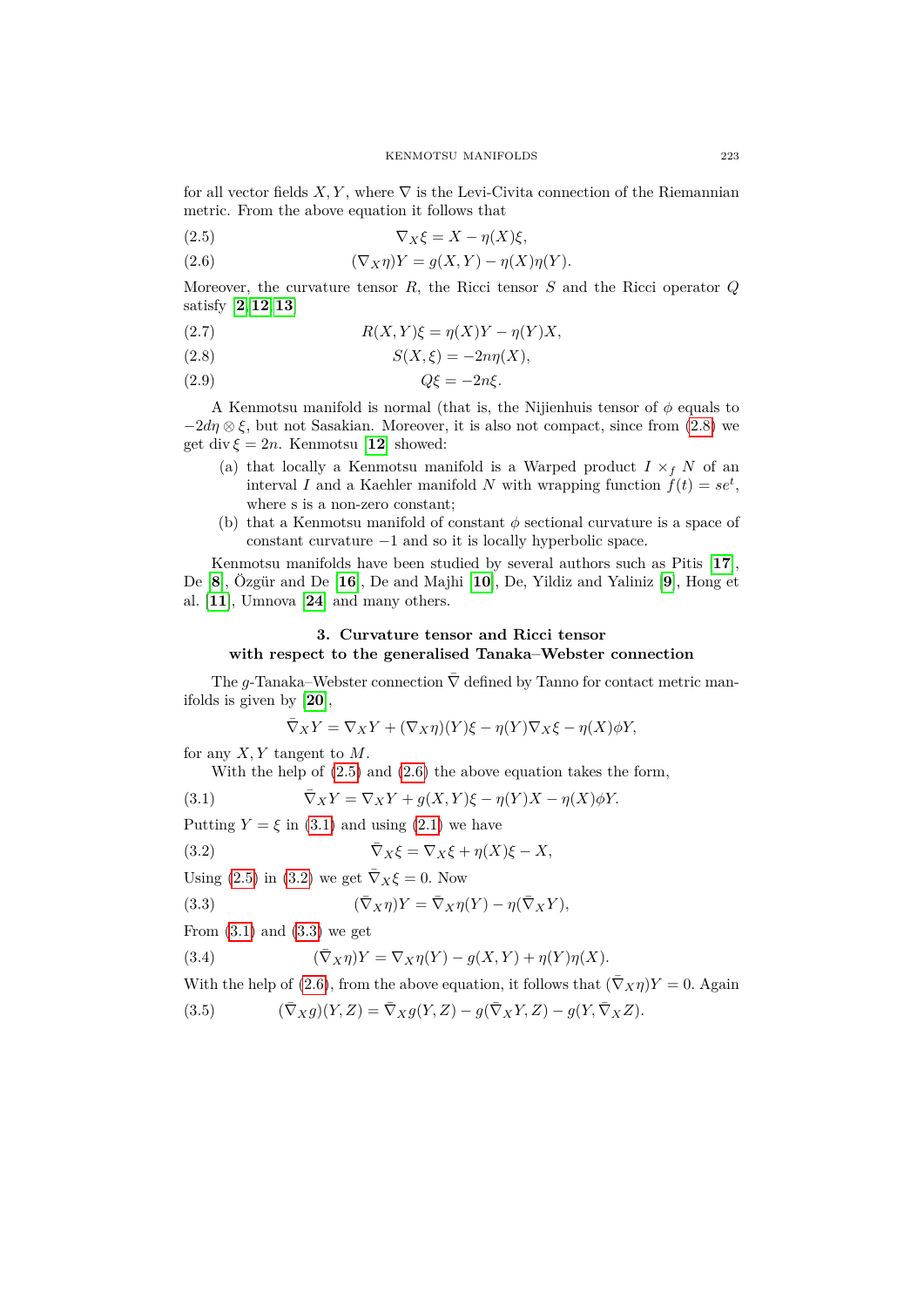Finally using [\(3.1\)](#page-2-4) in [\(3.5\)](#page-2-7) yields

<span id="page-3-0"></span>
$$
(3.6) \qquad (\bar{\nabla}_X g)(Y, Z) = 0.
$$

Now in this position we can state the following:

PROPOSITION 3.1. In a Kenmotsu manifold  $\xi$ ,  $\eta$ ,  $g$  are parallel with respect to *the*  $q$ -Tanaka–Webster connection.

Proposition 3.2. *In a Kenmotsu manifold the g-Tanaka–Webster connection is a metric connection.*

Proposition 3.3. *In a Kenmotsu manifold the integral curves of the vector field are geodesic with respect to the generalized Tanaka–Webster connection.*

Here we also obtain an interesting result stated below.

THEOREM 3.1. *The g-Tanaka-webster connection*  $\overline{\nabla}$  *associated to the Levi-Civita connection is just the only one affine connection, which is metric and its torsion is of the form*

<span id="page-3-1"></span>
$$
\overline{T}(X,Y) = \eta(X)Y - \eta(Y)X - \eta(X)\phi Y + \eta(Y)\phi X.
$$

PROOF. We see in  $(3.6)$  that the Tanaka–Webster coonection is a metric connection. Now the torsion tensor  $\bar{T}$  of  $\bar{\nabla}$  is given by  $\bar{T}(X,Y) = \bar{\nabla}_X Y - \bar{\nabla}_Y X$ . Using [\(3.1\)](#page-2-4) in the previous relation we get

(3.7) 
$$
\overline{T}(X,Y) = \eta(X)Y - \eta(Y)X - \eta(X)\phi Y + \eta(Y)\phi X.
$$

Now we recall the famous result stating with:

Any metric connection can be expressed with the help of its torsion  $\overline{T}$  in the following way:

$$
g(\bar{\nabla}_XY,Z)=g(\nabla_XY,Z)+\tfrac{1}{2}[g(\bar{T}(X,Y),Z)-g(\bar{T}(X,Z),Y)-g(\bar{T}(Y,Z),X)].
$$

Applying [\(3.7\)](#page-3-1) in the above relation yields

$$
g(\bar{\nabla}_X Y,Z) = g(\nabla_X Y,Z) + \eta(Z)g(X,Y) - \eta(Y)g(X,Z) - \eta(X)g(\phi Y,Z).
$$

Contracting  $Z$  in the above equation, we get

<span id="page-3-3"></span><span id="page-3-2"></span>
$$
\overline{\nabla}_X Y = \nabla_X Y + g(X, Y)\xi - \eta(Y)X - \eta(X)\phi Y.
$$

Let R and  $\overline{R}$  denote the curvature tensors  $\nabla$  and  $\overline{\nabla}$  respectively. Then

(3.8) 
$$
\bar{R}(X,Y)Z = \bar{\nabla}_X \bar{\nabla}_Y Z - \bar{\nabla}_Y \bar{\nabla}_X Z - \bar{\nabla}_{[X,Y]} Z
$$

Using [\(3.1\)](#page-2-4) in [\(3.8\)](#page-3-2) yields [**[1](#page-8-0)**]

(3.9) 
$$
\bar{R}(X,Y)Z = R(X,Y)Z + g(Y,Z)X - g(Z,X)Y.
$$

Using [\(2.7\)](#page-2-8) and putting  $Z = \xi$  in [\(3.9\)](#page-3-3) we get  $\bar{R}(X, Y)\xi = 0$ . Also by the help of [\(2.7\)](#page-2-8) and [\(3.9\)](#page-3-3) we can easily obtain  $\bar{R}(\xi, Y)Z = 0$  and  $\bar{R}(X,\xi)Y = 0$ , for all vector fields  $X, Y, Z$ .

<span id="page-3-4"></span>Taking the inner product with  $W$  in  $(3.9)$ ,

$$
(3.10) \quad g(\bar{R}(X,Y)Z,W) = g(R(X,Y)Z,W) + g(Y,Z)g(X,W) - g(Z,X)g(Y,W).
$$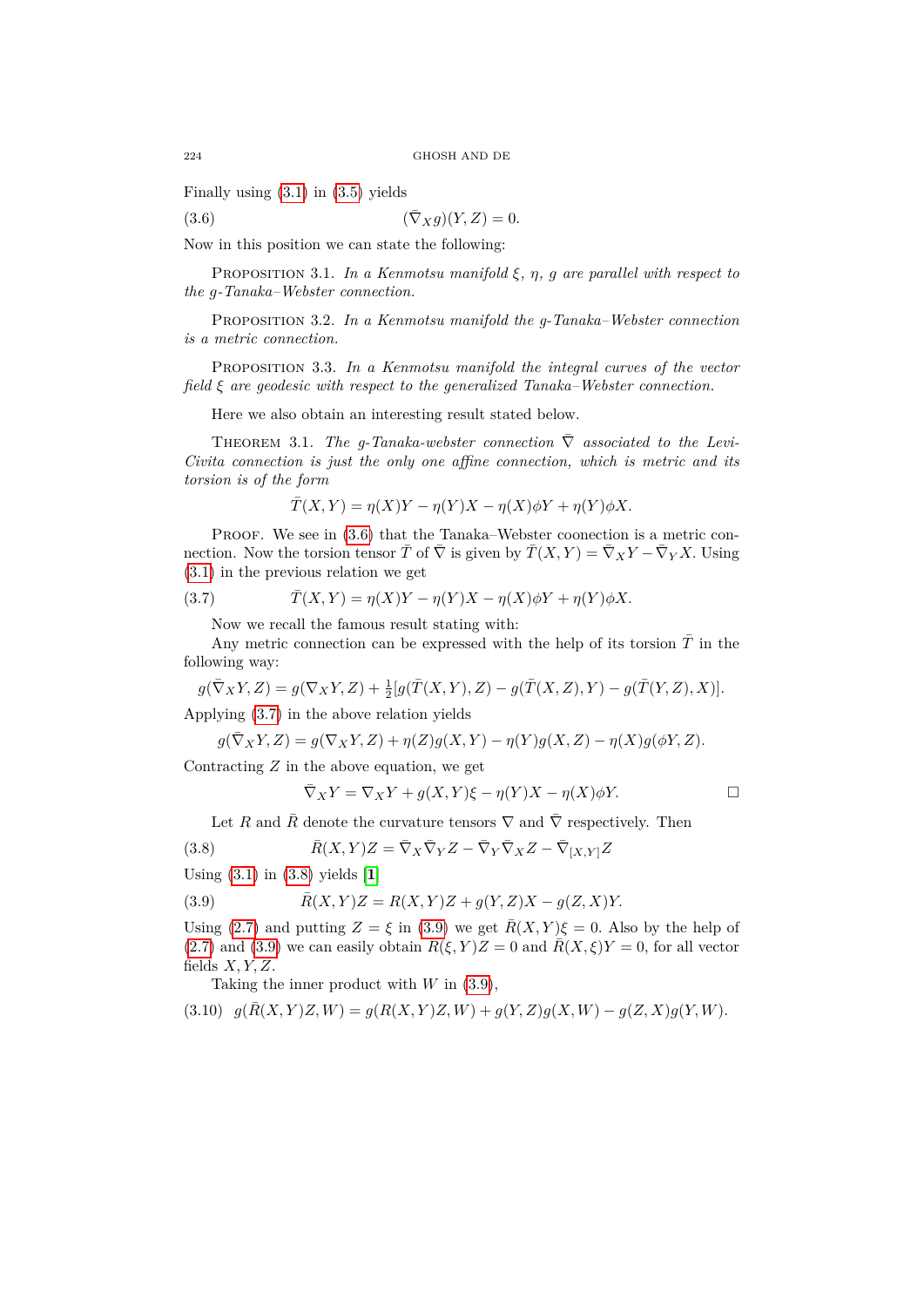Let  $\{e_1, e_2, e_3, \ldots, e_{2n+1}\}$  be a local orthonormal basis of the tangent space at a point of the manifold M. Then by putting  $X = W = e_i$  in [\(3.10\)](#page-3-4) and taking summation over  $i, 1 \leq i \leq (2n + 1)$ , we obtain

<span id="page-4-0"></span>(3.11) 
$$
\bar{S}(Y,Z) = S(Y,Z) + 2ng(Y,Z),
$$

where  $\bar{S}$  and  $S$  are the Ricci tensor of M with respect to  $\bar{\nabla}$  and  $\nabla$  respectively.

Let  $\bar{r}$  and  $r$  denote the scalar curvature of M with respect to  $\bar{\nabla}$  and  $\nabla$  respectively. Let  $\{e_1, e_2, e_3, \ldots, e_{2n+1}\}$  be a local orthonormal basis of the tangent space at a point of the manifold M. Then by putting  $Y = Z = e_i$  and taking summation over  $i, 1 \leq i \leq (2n + 1)$  we have

(3.12) 
$$
\bar{r} = r + 2n(2n + 1).
$$

<span id="page-4-1"></span>Therefore we can state the following:

<span id="page-4-3"></span>Proposition 3.4. *For a Kenmotsu manifold admitting generalised Tanaka– Webster connection*  $\bar ∇$ 

- (i) *The curvature tensor*  $\overline{R}$  *of*  $\overline{\nabla}$  *is given by* [\(3.9\)](#page-3-3)*,*
- (ii) *The Ricci tensor*  $\overline{S}$  *of*  $\overline{\nabla}$  *is given by* [\(3.11\)](#page-4-0)*,*
- (iii) *The scalar curvature*  $\bar{r}$  *of*  $\bar{\nabla}$  *is given by* [\(3.12\)](#page-4-1),
- $(i\text{v})$   $\bar{R}(X, Y)Z = -\bar{R}(Y, X)Z,$
- (v)  $\bar{R}(X, Y)Z + \bar{R}(Y, Z)X + \bar{R}(Z, X)Y = 0,$
- (vi) The Ricci tensor  $\overline{S}$  is symmetric,

Suppose  $\overline{\nabla}$  is flat. Then from [\(3.9\)](#page-3-3), we get

$$
R(X,Y)Z = -[g(Y,Z)X - g(X,Z)Y],
$$

which implies that the manifold is of constant sectional curvature  $-1$ . This leads to the following:

PROPOSITION 3.5. The manifold  $M^{2n+1}$  is flat with respect to the generalized *Tanaka–Webster connection if and only if*  $M^{2n+1}$  *is locally isometric to the hyperbolic space*  $H^{2n+1}(-1)$ *.* 

It is known [[12](#page-9-9)] that if M be a conformally flat Kenmotsu manifold of dimension  $\geq 5$ , then M has constant sectional curvature equal to -1. The converse is also true. Hence from the above proposition we have the following theorem:

<span id="page-4-2"></span>THEOREM 3.2. Let M be a Kenmotsu manifold admitting the  $a$ -Tanaka–Webster *connection. Then the following assertions are equivalent:*

 $(i)$   $\overline{\nabla}$  *is flat.* 

- (ii)  $M$  *is of constant sectional curvature*  $-1$ *.*
- (iii) *M* is conformally flat of dimension  $\geq 5$ .

### **4.** Ricci semisymmetry with respect to  $\overline{\nabla}$  and  $\overline{\nabla}$

In this section we characterize the Ricci semisymmetry in Kenmotsu manifolds with respect to the generalized Tanaka–Webster connection. Now

(4.1) 
$$
(\bar{R}(X,Y)\cdot\bar{S})(U,V) = -\bar{S}(\bar{R}(X,Y)U,V) - \bar{S}(U,\bar{R}(X,Y)V).
$$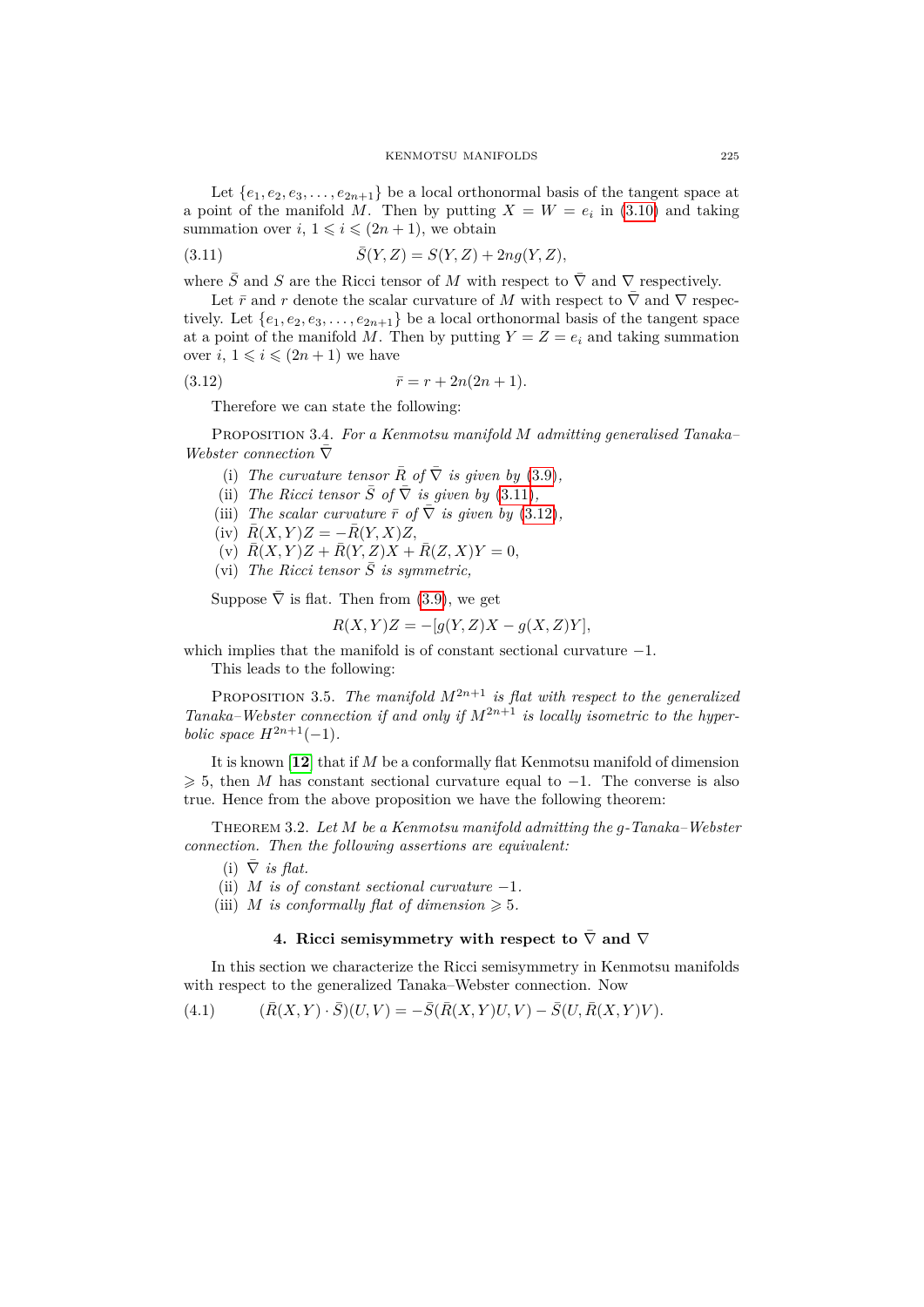226 GHOSH AND DE

Therefore using [\(3.9\)](#page-3-3) in the above equation, we have

<span id="page-5-0"></span>(4.2) 
$$
(\bar{R}(X,Y) \cdot \bar{S})(U,V) = (R(X,Y) \cdot S)(U,V) + g(X,U)S(Y,V)
$$
  
  $+ g(X,V)S(U,Y) - g(Y,U)S(X,V) - g(Y,V)S(U,X).$ 

Suppose  $(\bar{R}(X, Y) \cdot \bar{S})(U, V) = (R(X, Y) \cdot S)(U, V)$ , then from the above equation, it follows that

$$
g(X, U)S(Y, V) + g(X, V)S(U, Y) - g(Y, U)S(X, V) - g(Y, V)S(U, X) = 0.
$$

Putting  $X = U = e_i, 1 \leq i \leq (2n + 1)$  in the above equation, we have

$$
S(Y, V) = \frac{r}{(2n+1)}g(Y, V).
$$

Again if  $S(Y, V) = \frac{r}{(2n+1)} g(Y, V)$ , then from [\(4.2\)](#page-5-0), it follows that

$$
(\overline{R}(X,Y)\cdot\overline{S})(U,V)=(R(X,Y)\cdot S)(U,V).
$$

This leads to the following:

<span id="page-5-4"></span>THEOREM 4.1. *Ricci semisymmetries with respect to*  $\overline{\nabla}$  *and*  $\nabla$  *are equivalent if and only if the manifold is an Einstein manifold with respect to the Levi-Civita connection.*

## <span id="page-5-1"></span>**5.** Kenmotsu manifolds satisfying  $\overline{Q} \cdot \overline{R} = 0$ **with respect to the g-Tanaka–Webster connection**

<span id="page-5-2"></span>In this section we characterize  $\overline{Q} \cdot \overline{R} = 0$  and  $Q \cdot R = 0$  in a Kenmotsu manifold with respect to the g-Tanaka–Webster connection and Levi-Civita connection. Now  $(5.1)$   $(\bar{Q} \cdot \bar{R})(X,Y)Z = \bar{Q}(\bar{R}(X,Y)Z) - \bar{R}(\bar{Q}X,Y)Z - \bar{R}(X,\bar{Q}Y)Z - \bar{R}(X,Y)\bar{Q}Z.$ From [\(3.11\)](#page-4-0), it follows that

$$
\bar{Q}X = QX + 2nX.
$$

Using  $(3.9)$  and  $(5.2)$  in  $(5.1)$  yields

<span id="page-5-3"></span>(5.3) 
$$
(\bar{Q} \cdot \bar{R})(X, Y)Z = (Q \cdot R)(X, Y)Z + 2S(X, Z)Y
$$
  
-2S(Y, Z)X-2n[g(Y, Z)X-g(X, Z)Y].

Suppose  $\overline{Q} \cdot \overline{R} = 0$  and  $Q \cdot R = 0$  are equivalent in a Kenmotsu manifold M. Then from [\(5.3\)](#page-5-3) it follows that

$$
S(X,Z)Y - S(Y,Z)X - n[g(Y,Z)X - g(X,Z)Y] = 0.
$$

Contracting Y from the above equation, we get  $S(X, Z) = ng(X, Z)$ , which implies that the manifold  $M^{2n+1}$  is an Einstein manifold.

Conversely, let the manifold  $M^{2n+1}$  be an Einstein manifold. Then from [\(5.3\)](#page-5-3), it follows that  $\overline{Q} \cdot \overline{R} = Q \cdot R$ .

This leads to the following:

THEOREM 5.1. *The curvature properties*  $\overline{Q} \cdot \overline{R} = 0$  and  $Q \cdot R = 0$  are equivalent *in a Kenmotsu manifold if and only if is an Einstein manifold with respect to the Levi-Civita connection.*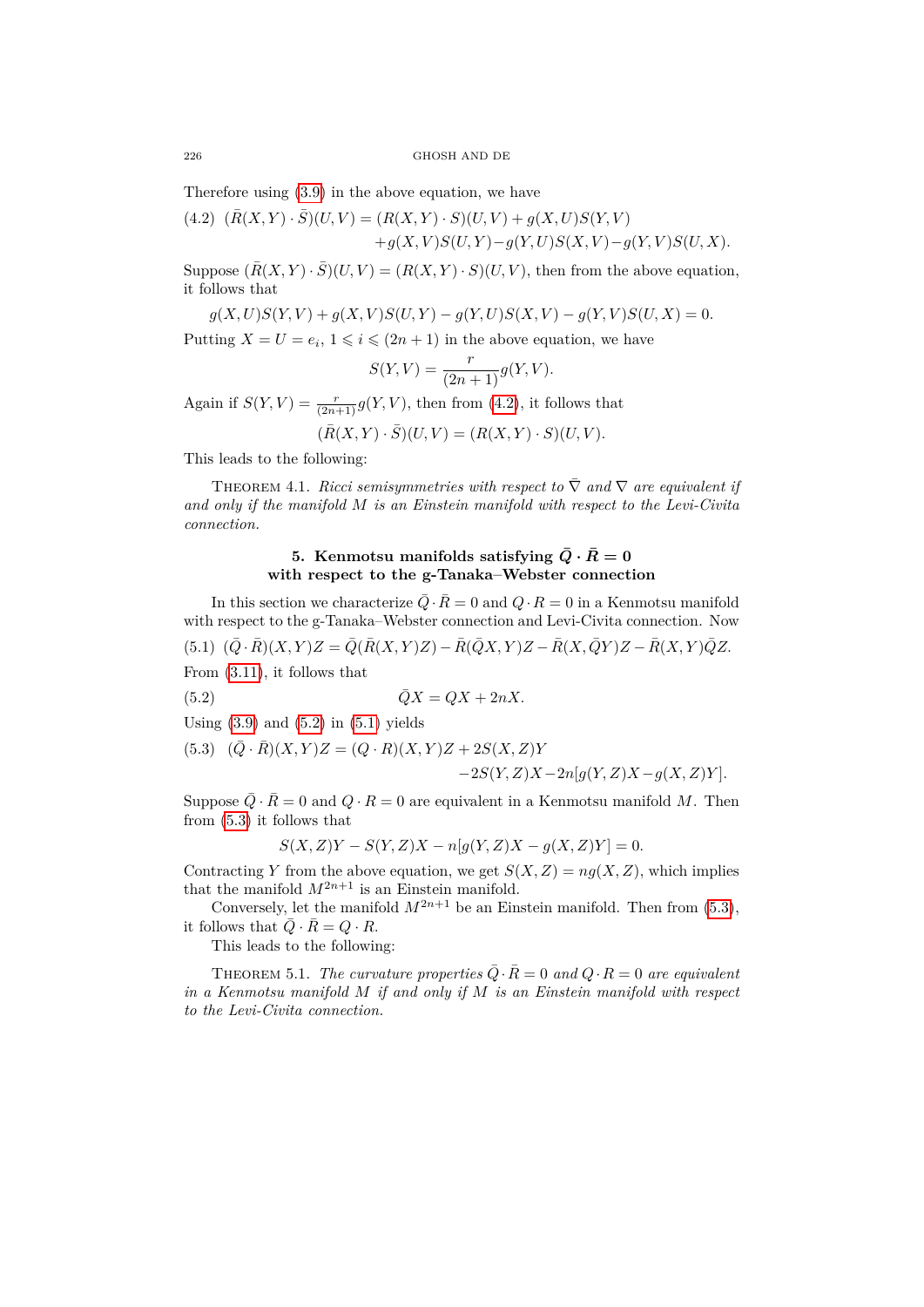#### KENMOTSU MANIFOLDS 227

### **6. Concircular Curvature tensor with respect to**  $\nabla$  and  $\overline{\nabla}$

A transformation in an  $(2n + 1)$  dimensional Riemannian manifold M, which transforms every geodesic circle of  $M$  into a geodesic circle of  $M$ , is said to be a concircular transformation [**[14](#page-9-18)**, **[23](#page-9-19)**, **[27](#page-9-20)**]. A concircular transformation is always a conformal transformation  $[14]$  $[14]$  $[14]$ . Here, we mean a geodesic circle by a curve in  $M$ whose first curvature is constant and second curvature is identically zero. Thus the geometry of concircular transformation is a generalization of inversive geometry in the sense that the change of metric is more general than induced by a circle preserving diffeomorphism [**[4](#page-8-4)**]. An important invariant of concircular transformation is the concircular curvature tensor  $\mathcal{Z}$ , defined by [[27](#page-9-20)]

$$
\mathcal{Z}(X,Y)W = R(X,Y)W - \frac{r}{2n(2n+1)}[g(Y,W)X - g(X,W)Y],
$$

for all  $X, Y, W \in \chi(M)$ , where R is the Riemannian curvature tensor and r is the scalar curvature with respect to the Levi-Civita connection.

Now the concircular curvature tensor with respect to the g-Tanaka–Webster connection is given by

<span id="page-6-0"></span>(6.1) 
$$
\bar{Z}(X,Y)W = \bar{R}(X,Y)W - \frac{\bar{r}}{2n(2n+1)}[g(Y,W)X - g(X,W)Y],
$$

for all *X*, *Y*, *W*  $\in \chi(M)$ , where  $\overline{R}$  is the Riemannian curvature tensor and  $\overline{r}$  is the scalar curvature with respect to the g-Tanaka-webster connection.

Using [\(3.9\)](#page-3-3) and [\(3.12\)](#page-4-1) in the above equation, we get  $\mathcal{Z}(X, Y)W = \mathcal{Z}(X, Y)W$ . Therefore we can state the following:

Theorem 6.1. *The concirular curvature tensors with respect to the g-Tanaka– Webster connection and Levi-Civita connection are equal.*

Now suppose  $\bar{\mathcal{Z}}(X, Y) \cdot \bar{S} = 0$ . Then we have

<span id="page-6-1"></span>
$$
\overline{S}(\overline{\mathcal{Z}}(X,Y)U,V) + \overline{S}(U,\overline{\mathcal{Z}}(X,Y)V) = 0,
$$

for all *X, Y, U, V*  $\in \chi(M)$ . Substituting *X* by  $\xi$  in the above equation yields

(6.2) 
$$
\bar{S}(\bar{\mathcal{Z}}(\xi,Y)U,V) + \bar{S}(U,\bar{\mathcal{Z}}(\xi,Y)V) = 0,
$$

for all *X*, *Y*, *U*, *V*  $\in \chi(M)$ . Using [\(3.9\)](#page-3-3), [\(3.12\)](#page-4-1) and [\(6.1\)](#page-6-0) in [\(6.2\)](#page-6-1) yields

(6.3) 
$$
\eta(U)\bar{S}(Y,V) - \eta(V)\bar{S}(U,Y) = 0.
$$

Putting  $U = \xi$  in [\(6.3\)](#page-6-2) implies  $\overline{S}(Y, V) = 0$ . Hence from [\(3.11\)](#page-4-0) it follows that

<span id="page-6-2"></span>
$$
S(Y, V) = -2ng(Y, V).
$$

This leads to the following:

THEOREM 6.2. *A Kenmotsu manifold satisfies the condition*  $\mathcal{Z}(X, Y) \cdot S = 0$ *with respect to the g-Tanaka–Webster connection if and only if the manifold is an Einstein manifold with respect to the Levi-Civita connection.*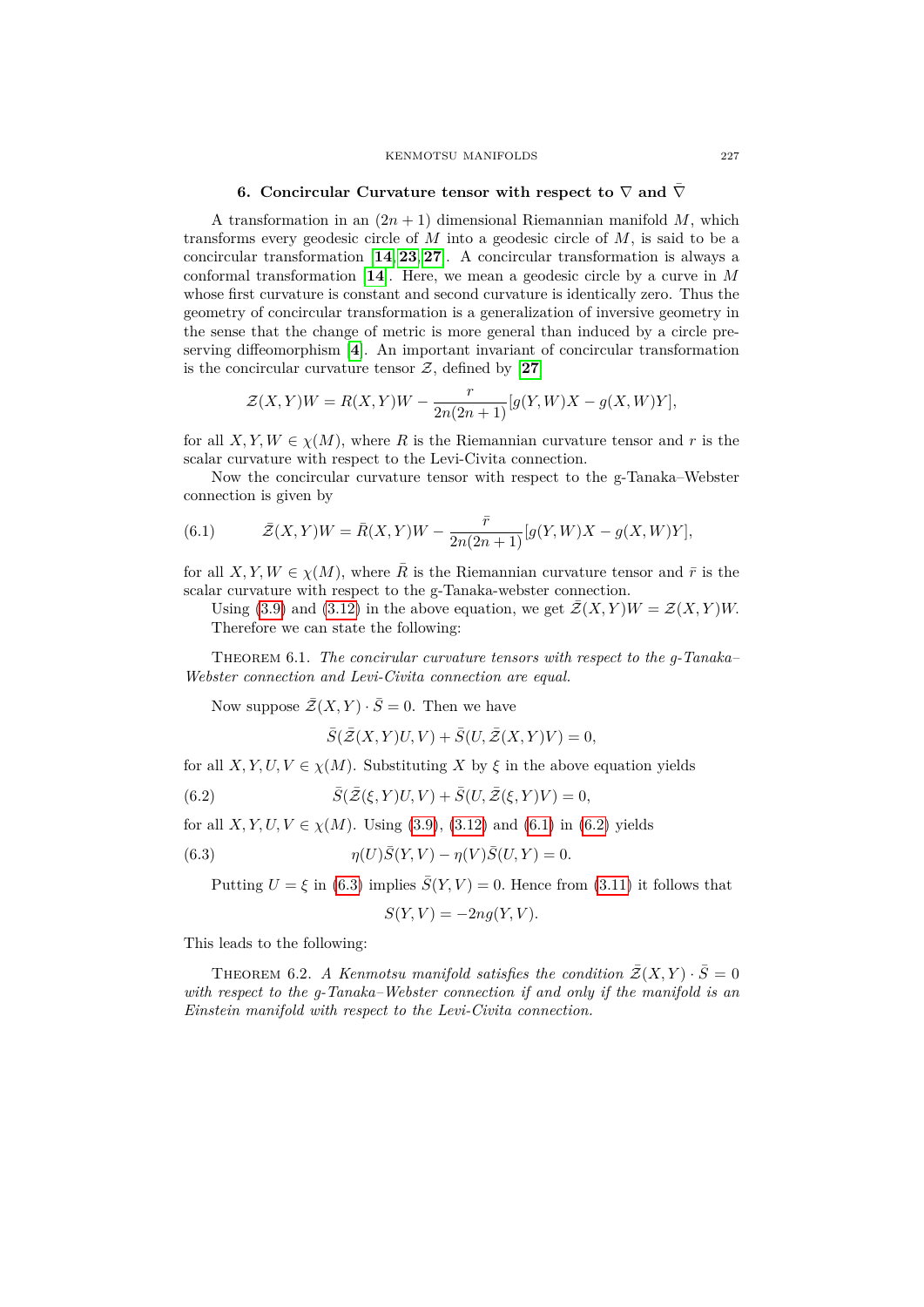#### 228 GHOSH AND DE

## **7. Example of a 5-dimensional Kenmotsu manifold admitting g-Tanaka–Webster connection**

Consider the 5-dimensional manifold  $M = \{(x, y, z, u, v) \in \mathbb{R}^5\}$ , where  $(x, y, z,$ *u*, *v*) are the standard coordinates in  $\mathbb{R}^5$ . We choose the vector fields  $e_1 = e^{-v} \frac{\partial}{\partial x}$ ,  $e_2 = e^{-v} \frac{\partial}{\partial y}, e_3 = e^{-v} \frac{\partial}{\partial z}, e_4 = e^{-v} \frac{\partial}{\partial u}, e_5 = e^{-v} \frac{\partial}{\partial v}$ , which are linearly independent at each point of M. Let g be the Riemannian metric defined by  $g(e_i, e_j) = 0, i \neq j$ ,  $i, j = 1, 2, 3, 4, 5$  and

$$
g(e_1, e_1) = g(e_2, e_2) = g(e_3, e_3) = g(e_4, e_4) = g(e_5, e_5) = 1.
$$

Let  $\eta$  be the 1-form defined by  $\eta(Z) = g(Z, e_5)$ , for any  $Z \in \chi(M)$ , where  $\chi(M)$  is the set of all differentiable vector fields on M. Let  $\phi$  be the (1, 1)-tensor field defined by  $\phi e_1 = e_3$ ,  $\phi e_2 = e_4$ ,  $\phi e_3 = -e_1$ ,  $\phi e_4 = -e_2$ ,  $\phi e_5 = 0$ . Using the linearity of  $\phi$  and g, we have  $\eta(e_5) = 1, \ \phi^2 Z = -Z + \eta(Z)e_5$  and  $g(\phi Z, \phi U) = g(Z, U) - \eta(Z)\eta(U)$ , for any  $U, Z \in \chi(M)$ . Thus, for  $e_5 = \xi, M(\phi, \xi, \eta, g)$  defines an almost contact metric manifold. The 1-form  $\eta$  is closed.

We have  $\Omega(\frac{\partial}{\partial x}, \frac{\partial}{\partial z}) = g(\frac{\partial}{\partial x}, \phi \frac{\partial}{\partial z}) = g(\frac{\partial}{\partial x}, -\frac{\partial}{\partial x}) = -e^{2v}$ . Hence we obtain  $\Omega = -e^{2v} dx \wedge dz$ . Thus,  $d\Omega = -2e^{2v} dv \wedge dx \wedge dz = 2\eta \wedge \Omega$ . Therefore,  $M(\phi, \xi, \eta, g)$ is an almost Kenmotsu manifold. It can be seen that  $M(\phi, \xi, \eta, g)$  is normal. So, it is a Kenmotsu manifold.

Now we have  $[e_1, e_2] = [e_1, e_3] = [e_1, e_4] = [e_2, e_3] = 0$ ,  $[e_1, e_5] = e_1$ ,  $[e_4, e_5] =$  $e_4, [e_2, e_4] = [e_3, e_4] = 0, [e_2, e_5] = e_2, [e_3, e_5] = e_3.$ 

The Levi-Civita connection  $\nabla$  of the metric tensor g is given by Koszul's formula which is given by

$$
2g(\nabla_X Y, Z) = Xg(Y, Z) + Yg(X, Z) - Zg(X, Y) - g(X, [Y, Z]) - g(Y, [X, Z]) + g(Z, [X, Y]).
$$

Taking  $e_5 = \xi$  and using Koszul's formula we get the following

| $\nabla_{e_1} e_1 = -e_5,$                                                                     | $\nabla_{e_1}e_2=0,$    | $V_{e_1}e_3=0,$           | $V_{e_1}e_4=0,$      | $\nabla_{e_1}e_5=e_1,$ |
|------------------------------------------------------------------------------------------------|-------------------------|---------------------------|----------------------|------------------------|
| $V_{e_2}e_1 = 0,$                                                                              | $V_{e_2}e_2 = -e_5,$    | $V_{e_2}e_3=0,$           | $V_{e_2}e_4=0,$      | $V_{e_2}e_5=e_2,$      |
| $\nabla_{e_3}e_1=0,$                                                                           | $\nabla_{e_3}e_2=0,$    | $\nabla_{e_3}e_3 = -e_5,$ | $V_{e_3}e_4=0,$      | $V_{e_3}e_5=e_3,$      |
| $\nabla_{e_4} e_1 = 0,$                                                                        | $\nabla_{e_4} e_2 = 0,$ | $\nabla_{e_4} e_3 = 0,$   | $V_{e_4}e_4 = -e_5,$ | $V_{e_4}e_5=e_4,$      |
| $\nabla_{e_5}e_1 = \nabla_{e_5}e_2 = \nabla_{e_5}e_3 = \nabla_{e_5}e_4 = \nabla_{e_5}e_5 = 0.$ |                         |                           |                      |                        |

Using the above relations in [\(3.1\)](#page-2-4), we obtain

$$
\begin{aligned} \bar{\nabla}_{e_1} e_1 &= \bar{\nabla}_{e_1} e_2 = \bar{\nabla}_{e_1} e_3 = \bar{\nabla}_{e_1} e_4 = \bar{\nabla}_{e_1} e_5 = 0, \\ \bar{\nabla}_{e_2} e_1 &= \bar{\nabla}_{e_2} e_2 = \bar{\nabla}_{e_2} e_3 = \bar{\nabla}_{e_2} e_4 = \bar{\nabla}_{e_2} e_5 = 0, \\ \bar{\nabla}_{e_3} e_1 &= \bar{\nabla}_{e_3} e_2 = \bar{\nabla}_{e_3} e_3 = \bar{\nabla}_{e_3} e_4 = \bar{\nabla}_{e_3} e_5 = 0, \\ \bar{\nabla}_{e_4} e_1 &= \bar{\nabla}_{e_4} e_2 = \bar{\nabla}_{e_4} e_3 = \bar{\nabla}_{e_4} e_4 = \bar{\nabla}_{e_4} e_5 = 0, \\ \bar{\nabla}_{e_5} e_1 &= \bar{\nabla}_{e_5} e_2 = \bar{\nabla}_{e_5} e_3 = \bar{\nabla}_{e_5} e_4 = \bar{\nabla}_{e_5} e_5 = 0. \end{aligned}
$$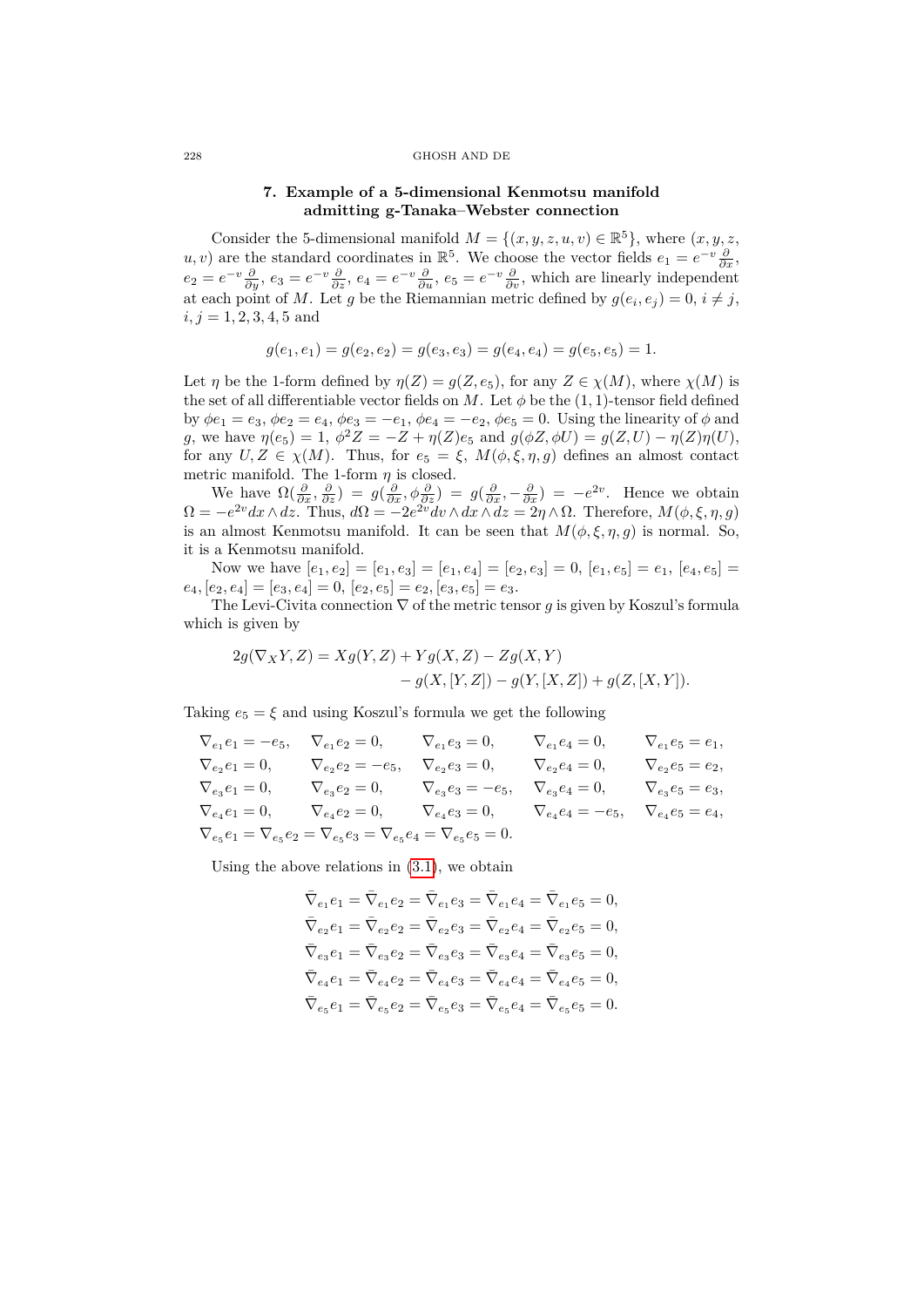By the above results, we can easily obtain that the non-vanishing components of the curvature tensor with respect to the Levi-Civita connection are

$$
R(e_1, e_2)e_2 = R(e_1, e_3)e_3 = R(e_1, e_4)e_4 = R(e_1, e_5)e_5 = -e_1,
$$
  
\n
$$
R(e_1, e_2)e_1 = e_2, R(e_1, e_3)e_1 = R(e_5, e_3)e_5 = R(e_2, e_3)e_2 = e_3,
$$
  
\n
$$
R(e_2, e_3)e_3 = R(e_2, e_4)e_4 = R(e_2, e_5)e_5 = -e_2, R(e_3, e_4)e_4 = -e_3,
$$
  
\n
$$
R(e_2, e_5)e_2 = R(e_1, e_5)e_1 = R(e_4, e_5)e_4 = R(e_3, e_5)e_3 = e_5,
$$
  
\n
$$
R(e_1, e_4)e_1 = R(e_2, e_4)e_2 = R(e_3, e_4)e_3 = R(e_5, e_4)e_5 = e_4.
$$

Therefore the manifold  $M$  has a constant sectional curvature  $-1$ .

Now the components of the curvature tensor with respect to the  $g$ -Tanaka– Webster connection are

$$
\bar{R}(e_1, e_2)e_2 = \bar{R}(e_1, e_3)e_3 = \bar{R}(e_1, e_4)e_4 = 0,
$$
  
\n
$$
\bar{R}(e_1, e_2)e_1 = \bar{R}(e_1, e_3)e_1 = \bar{R}(e_2, e_3)e_2 = 0,
$$
  
\n
$$
\bar{R}(e_2, e_3)e_3 = \bar{R}(e_2, e_4)e_4 = \bar{R}(e_2, e_5)e_5 = 0,
$$
  
\n
$$
\bar{R}(e_3, e_4)e_4 = \bar{R}(e_2, e_5)e_2 = \bar{R}(e_1, e_5)e_1 = 0,
$$
  
\n
$$
\bar{R}(e_3, e_5)e_3 = \bar{R}(e_1, e_4)e_1 = \bar{R}(e_2, e_4)e_2 = 0,
$$
  
\n
$$
\bar{R}(e_1, e_5)e_5 = \bar{R}(e_3, e_5)e_5 = \bar{R}(e_4, e_5)e_5 = 0.
$$

Hence Theorem [3.2](#page-4-2) is verified.

With the help of the above results we get the components of the Ricci tensor as follows:

<span id="page-8-5"></span>
$$
(7.1) \qquad S(e_1, e_1) = S(e_2, e_2) = S(e_3, e_3) = S(e_4, e_4) = S(e_5, e_5) = -4,
$$

(7.2) 
$$
\bar{S}(e_1, e_1) = \bar{S}(e_2, e_2) = \bar{S}(e_3, e_3) = \bar{S}(e_4, e_4) = \bar{S}(e_5, e_5) = 0.
$$

Therefore  $r = \sum_{i=1}^{5} S(e_i, e_i) = -20$  and  $\bar{r} = \sum_{i=1}^{5} \bar{S}(e_i, e_i) = 0$ .

Again from the expressions of the curvature tensor and Ricci tensor we can easily verify Proposition [3.4.](#page-4-3)

Also from [\(7.1\)](#page-8-5) we see that the manifold is an Einstein manifold with respect to the Levi-Civita connection. Hence Theorem [4.1](#page-5-4) is verified.

**Acknowledgement.** The authors are thankful to the referee for his/her valuable suggestions for the improvement of the paper.

## **References**

- <span id="page-8-0"></span>1. S. Y. Perktaş, B. E. Acet, E. Kiliç, *Kenmotsu manifold with generalised Tanaka–Webster connection*, Adıyaman Üniversitesi Fen Bilimleri Dergisi **3**(2) (2013), 79–93.
- <span id="page-8-3"></span>2. A. Başari, C. Murathan, *On generalised -reccurent Kenmotsu manifolds*, SDÜ Fen Dergisi **3**(1) (2008), 91–97.
- <span id="page-8-2"></span>3. D. E Blair, *Contact manifolds in Riemannian geometry*, Lect. Notes Math. **509**, Springer-Verlag, 1976.
- <span id="page-8-4"></span>4. D. E. Blair, *Inversion theory and conformal mapping*, Stud. Math. Libr. **9**, Am. Math. Soc., 2000.
- <span id="page-8-1"></span>5. E. Boeckx, O. Kowalski, L. Vanhecke, *Riemannian Manifolds of Conullity Two*, Singapore World Sci. Publishing, 1996.